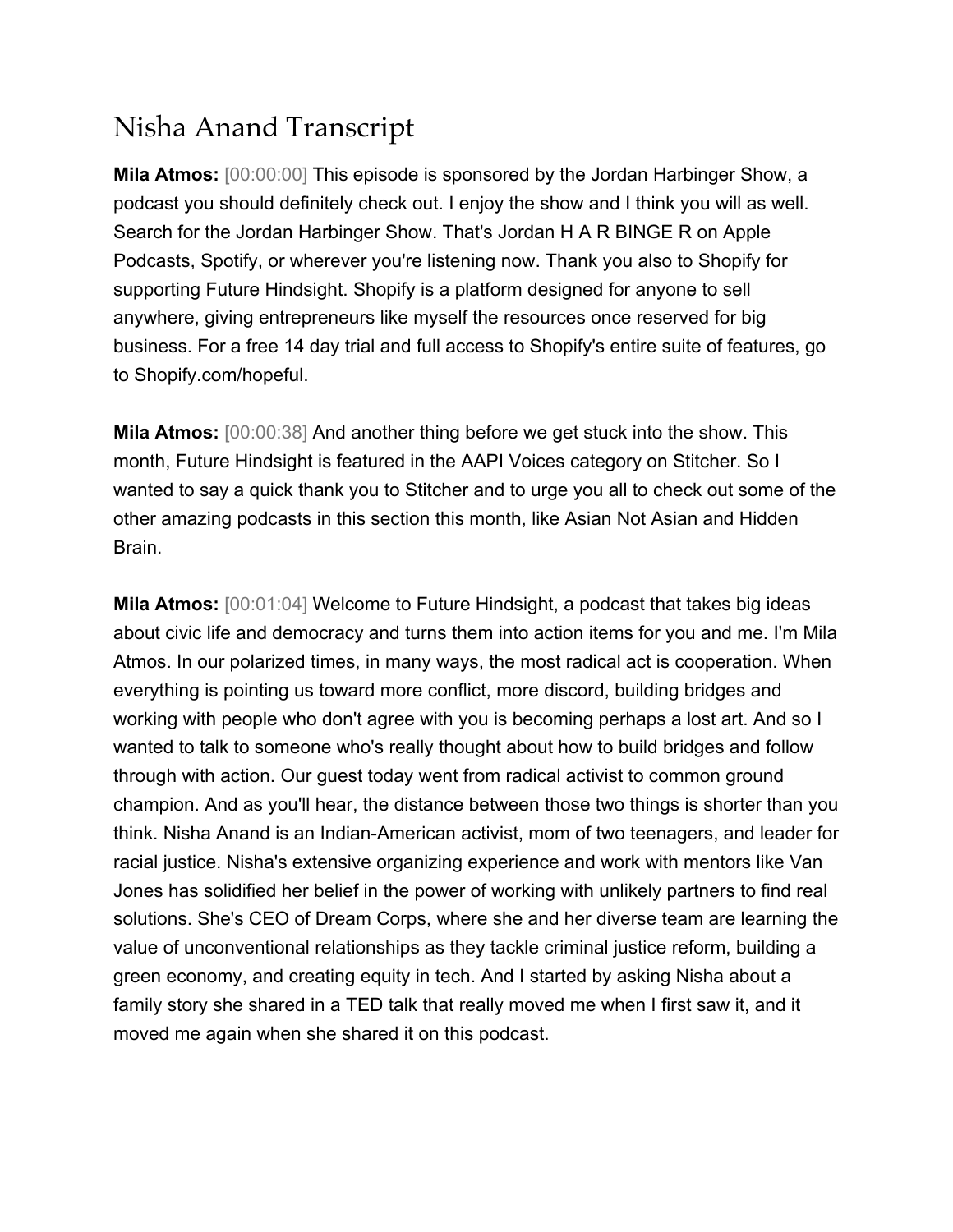**Nisha Anand:** [00:02:35] That story for me is a big part of who I am today. It informs my work a lot because I grew up with this. It's almost a mythical story and our family, everybody on my father's side tells the story. He was a baby during the partition. He was just born before the partition. And when the British left, when colonialism ended and India got their independence, as they walked out the door, they saw the infighting between different groups in India and they just decided they would draw a line, pretty arbitrarily drew a line and said, "okay, this is now this country, this is now this territory. See you later." And they left. And that line between India and Pakistan, which we refer to as the partition, ushered in the largest forced migration in human history. People were crossing the borders both ways. My family happened to be a Hindu family that had lived their whole lives on that Pakistan side of the border, what was now Pakistan. And in India, you had Muslim families crossing to get into Pakistan and vice versa. With the announcement of the partition, my family went into hiding and they went into hiding until they could safely make it out of Pakistan. And the story that we were told growing up was about how there was this one moment when one of these armed militias was searching the area, looking for any Hindus that might still be in the neighborhood.

**Nisha Anand:** [00:04:02] And they came into the house and my father started crying where they were in hiding, and they were six kids at that point. And he started crying, risking the lives of everybody. And my grandfather made a choice in that moment that no parent ever wants to make, but he decided that he would sacrifice my father in order to save the whole family. And my grandmother shook him and shook him, trying to get him to stop in time. And miraculously he stopped. And the way the whole family tells at that moment is a is a complete miracle. And they lived. But the other part of the story that I didn't hear growing up that I heard later and it's obvious now, was that the family they were hiding with was a Muslim family. It was their neighbors. It was people that they grew up with, obviously. And so at this moment in time, when everyone is at worst killing or kidnapping or hurting people of different faiths or seen as different people, that's at worst. At best, most people were just turning a blind eye. They didn't want any part of it and wouldn't partake in it. But they weren't actively helping people. This family chose their shared humanity. They chose to reach out across the divide and remember that this is a family that they know and love, and they were going to protect them when the whole world was telling them there's no reason to protect them.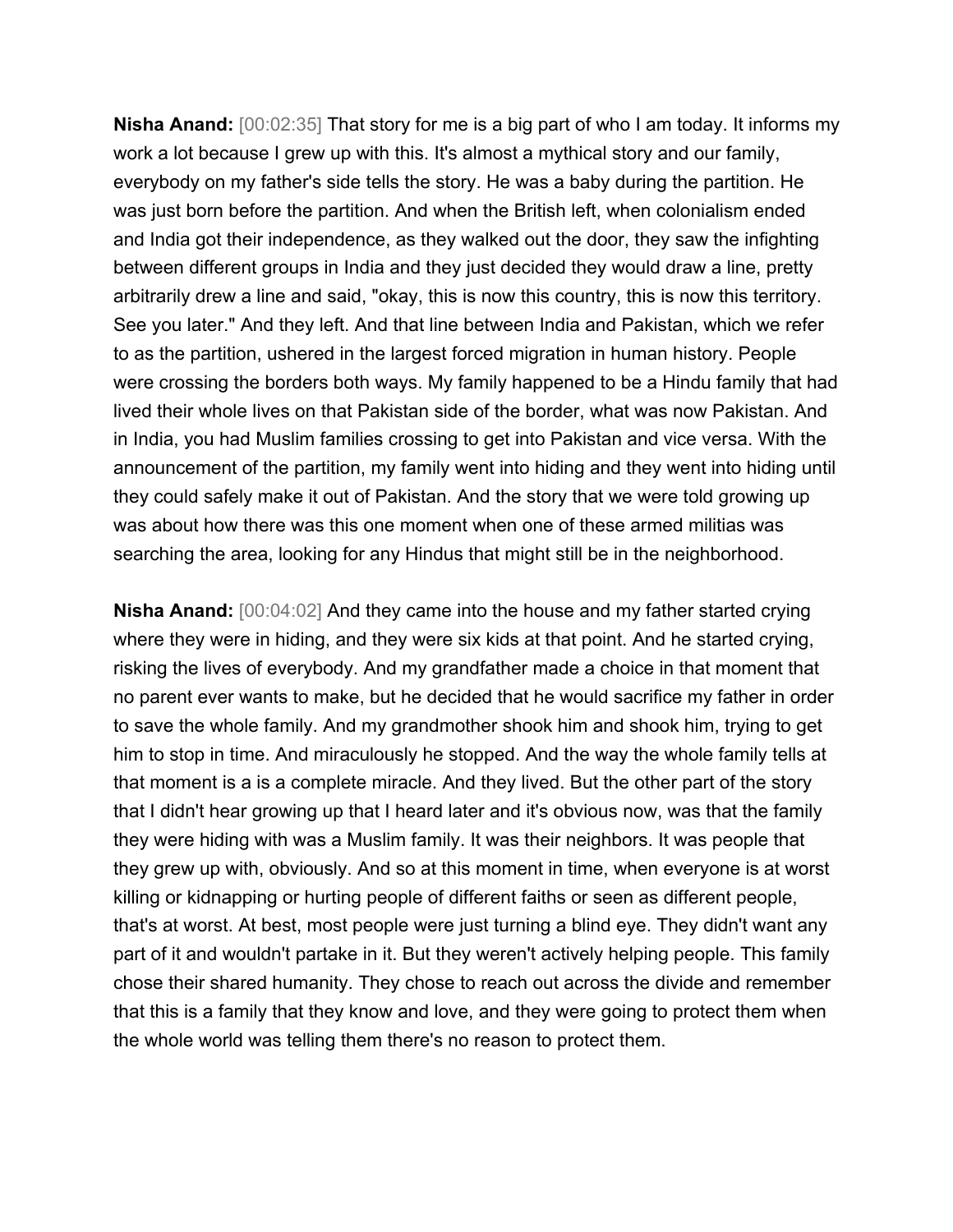**Nisha Anand:** [00:05:32] This Muslim family took my family in and that's why we're alive today. And it informs my work because right now, in this moment in the United States, there's so much division and we're told that we can't heal these divides. And we are often shamed or ridiculed when we try to reach across the aisle or try to find common ground. And I have to laugh at that because I know it's deep. It is in my bloods. It is in my history that people have reached across much harder divides. They have risked their lives. They have risked their family's lives. They have risked everything. Another part of the story that my parents tell me is when the house was being searched, this family at one point swore on the Koran that they were not hiding any Hindus. They swore on their holy book. That's how serious they took the mission to love your neighbor, to take care of people, and to not let these arbitrary things like lines or political parties or any political issue of the day to divide you. But instead, they chose to stay united.

**Mila Atmos:** [00:06:43] That's an amazing story. I can see what people would shake when they tell the story. It's making me a little emotional myself because I'm Muslim and so many times Muslims are vilified and they're made out to be these terrible people. And they're just like you and me. So well, this is clearly informing your work. And so tell us about how radical common ground is, not the weak position. That it's hard and it hurts, but it can save lives.

**Nisha Anand:** [00:07:12] Absolutely. I mean, I think in this instance, you can see that it's not an easy choice to protect someone's family because you see there's something you have shared. It was a shared neighborhood, a shared community. You see that you have that I mean, really just humanity in common. That is not a weak position. It is putting your life on the line. But I also think that it's a very strong position in which to build a future from that. If you choose a set of solutions that only speaks to your worldview and only works for people who have similar experiences to you. So therefore the opposite of common ground. If you're trying to push through a solution that really is just one that's only informed by your worldview, it's not going to last. It's not going to work for everybody. And if it does not make a broad group of people happy, well those unhappy people will come back and change it. So strategically it's the wrong strategic move to not seek that common ground and not seek the biggest table possible to find a solution. But I also think it's a strong position because philosophically it's the most consistent one for me, that when I think about the easy way to solve something, you get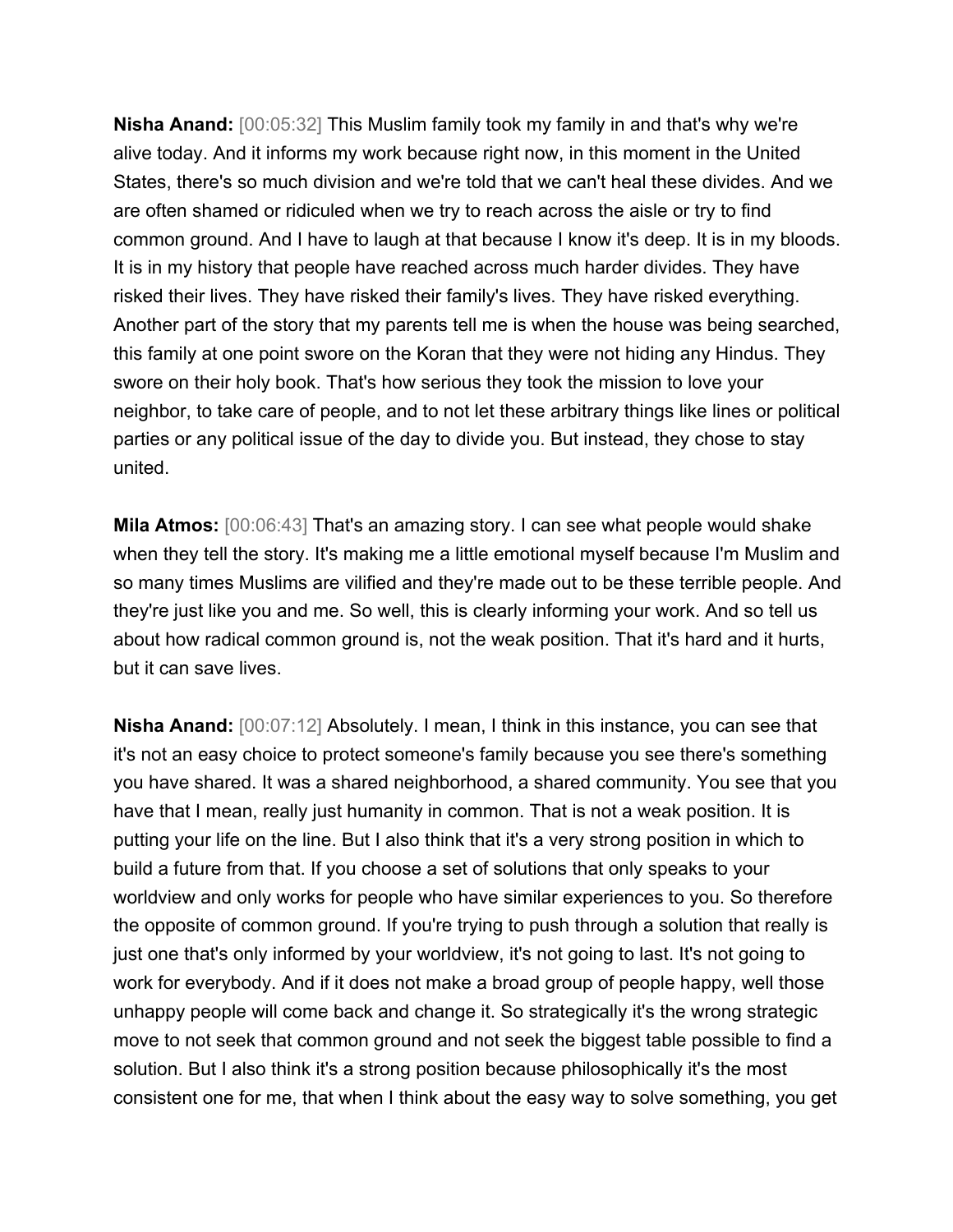a lot of points these days on Twitter or social media, if you'll just come out and attack other people. You get a lot of points. That's easy. But I don't think that's right. You find studies all over corporations and academia that talk about diversity and equity and inclusion. Those are the buzzwords of the moment. But diversity, equity, inclusion as being a necessity. Companies understand that it's necessary that you have people in the room who can see your blind spots to build a product. If everyone looks the same, you're not going to be able to see those blind spots. You're only going to work from your worldview. But it's also in academia. You can see it everywhere. But for some reason, when I get involved in movement politics and I come very much from the social justice left, that's who I am. We forget that. We think diversity is something that we need corporations to learn how to diversify or we need government offices to diversify. But we don't usually turn it inward and look at ourselves. But I think it's just as important in ourselves that that table of diverse thought and diverse life experiences is absolutely critical to having the best solution and the most durable solution, the one that will last for the longest time.

**Mila Atmos:** [00:09:40] Yes, we definitely do. So we have spoken about this in other episodes that the messaging so often is that believing in shared community is somehow naive, right? Or Pollyannaish. But as you say, it's not, it's not naive. In fact, it can offer a moral compass for us. So how do you define our shared community today and what do we have in common right now? Because we we can have a blind spot for that too.

**Nisha Anand:** [00:10:06] Absolutely. I think that there is a lot more we have in common than we're actually willing to admit and acknowledge. Right now, we don't have the permission to get up and say what we have in common, but there is a lot there. I was recently reading a study about the war in Ukraine, the Russian invasion of Ukraine. And across America, and that's where the study was conducted, it was something close to 90% of Americans were upset about the Russian aggression and believed it was wrong and of varying degrees of wrongs, but still 90% wrong. That is a lot of unity. But in the same poll, the question was asked, does this issue have an ability to bring Americans together? And the answer was no. And to me, that speaks about our loss of hope, not our loss of unity, because we're almost scared to see the things we have in common. But they are there. Poll after poll after poll says we want less division. We want to be more unified. Everyone is yearning to heal these divisions that have been created and work together. But unfortunately, people just have lost hope and don't think it's possible.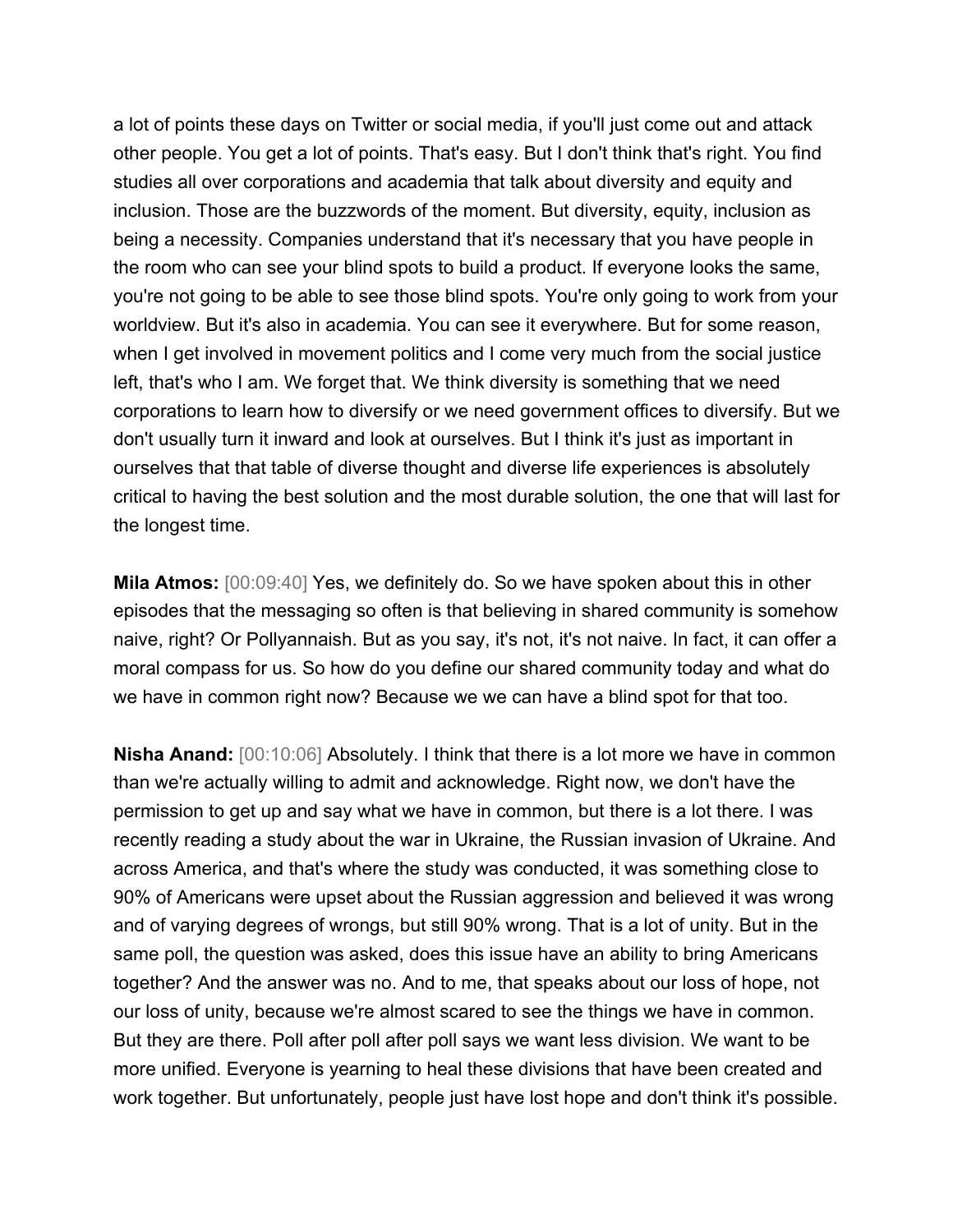So the question today, what do we have in common? I think there is a lot there. If you listen and talk and start working to understand someone on the other side of any divide, political party being quite a big one. But there are divides we have right now over around religion, race, education, income, all of the divisions that feel like they can't be healed. They actually can reach across the aisle and listen and start talking. And I've been surprised by what I found in common with people across the aisle.

**Mila Atmos:** [00:11:53] I've heard you talk about something like a kind of common ground X-ray vision, a super power for spotting opportunities or places where we share common ground. I love that idea, but how do we get the super power?

**Nisha Anand:** [00:12:06] I think we are all built with a common ground super power. When I just look back on my history and I think about who I have been growing up, I'm a mix of so many different things. I think we all carry a lot of identities within us. I grew up in Atlanta, Georgia. It's a Black and white South, and I came from Indian immigrant parents. I didn't fit in anywhere. There was a bit of this misfit energy that's always followed me around, but the misfit energy also gave me this other thing, the chameleon energy. I literally have been the bridge for my parents between the old world and the new. I mean, literally translating for them the differences between the old world and the new and figuratively, you know, trying to explain and understand and put two worlds together. I think first generation kids have a unique ability to do that and immigrants have a unique ability to do that translation. But all of us, even if that's not your experience, I, in high school, I was both captain of the debate team, straight A's. I had to get straight A's, very big expectation of my family. But I was also a punk rock kid who would sneak out to concerts. I had piercings that I would hide from my parents, all sorts of things. And I can be that person. I can have all of that inside me, and I'm able to balance that.

**Nisha Anand:** [00:13:24] And like you said, we can go out and hang out with our neighbors and have these discussions where we know we don't agree. But you always find something you do agree on. We have that superpower. We just have to tap into it and want it. And, you know, I know that this is possible because I did it in the middle of the pandemic during the election season with not just a set of conservative people who might have conservative values, but far to the right, Trump supporters, even someone who identifies himself as a conspiracy theorist. And I was put in this situation because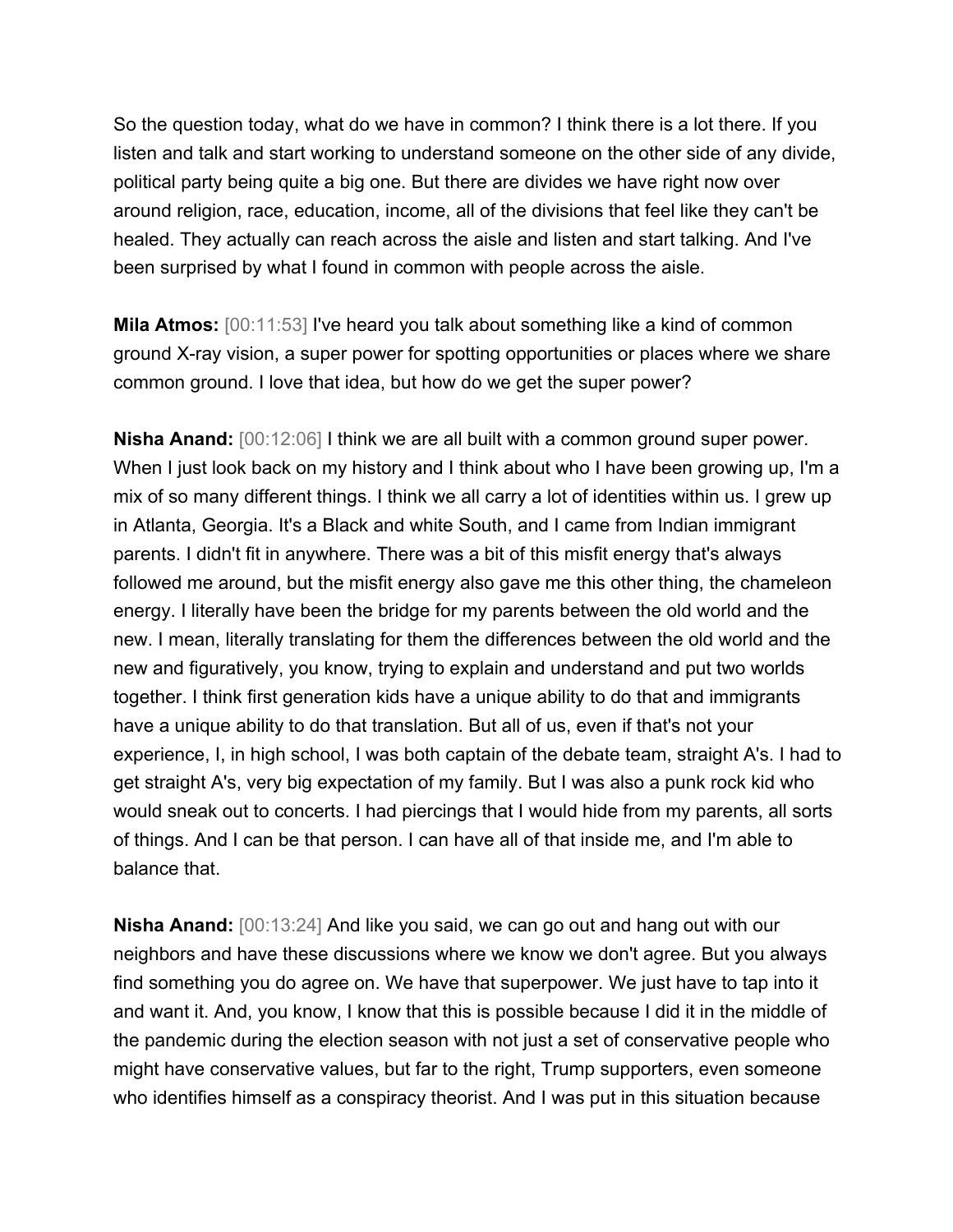during the pandemic, my son could no longer play baseball here in Berkeley, California. There was absolutely no baseball teams, and he's a pitcher, and we needed his arm to stay warm and stay in shape. So we joined this team, like I said, people very different than us. And we traveled to Arizona and to Texas and to Vegas and to all these different places with this team. And I had a choice to make. I could tap into that superpower that I mentioned that I grew up with, that I know how to balance these identity identities. Or in the first trip I took with them was the day after the election. So or I could have just ignored everybody and acted better than and thought we had nothing in common and left it that way.

**Nisha Anand:** [00:14:45] But this was my now chosen community, and I was able to connect and start having conversations and showing up and really listening because no matter how they voted, no matter what the beliefs were, what kind of things they latched on to during this election time, we had a deep love for our children. They were willing to travel, and sometimes at great expense, across the country so that their kids could play the game they love and have a chance at playing it in the future. And that was a way we could connect. We were out there late at night driving all over for the love of our children. We could bond from that. We have common ground. And now I consider these folks great friends, really great friends who got us through a very hard time. And I've got to say, that's a big piece of it, too. Common pain is a great way to find common purpose and find that common ground, because we were also all grieving. And in fact, right now you do not have to look far. Find somebody grieving something similar to you. We have lost a great deal during this pandemic time and that bond, the love for the children, the pain that we're having from the loss that we've experienced, that's enough to find common ground.

**Mila Atmos:** [00:16:05] We've talked a lot, in fact, about love as a political force on the show and about love as a force for change. So I'm totally here for it. And I totally also hear you on the grieving part, because my son is a wrestler and there was no wrestling season last year and it was devastating, very devastating for all the boys on the team. So let's go through some more examples of how this works in practice. Tell me about the concrete steps you're taking and how they are informed by this idea.

**Nisha Anand:** [00:16:32] Our beliefs around common ground and making sure to build the most inclusive set of solutions possible and have ideas that really include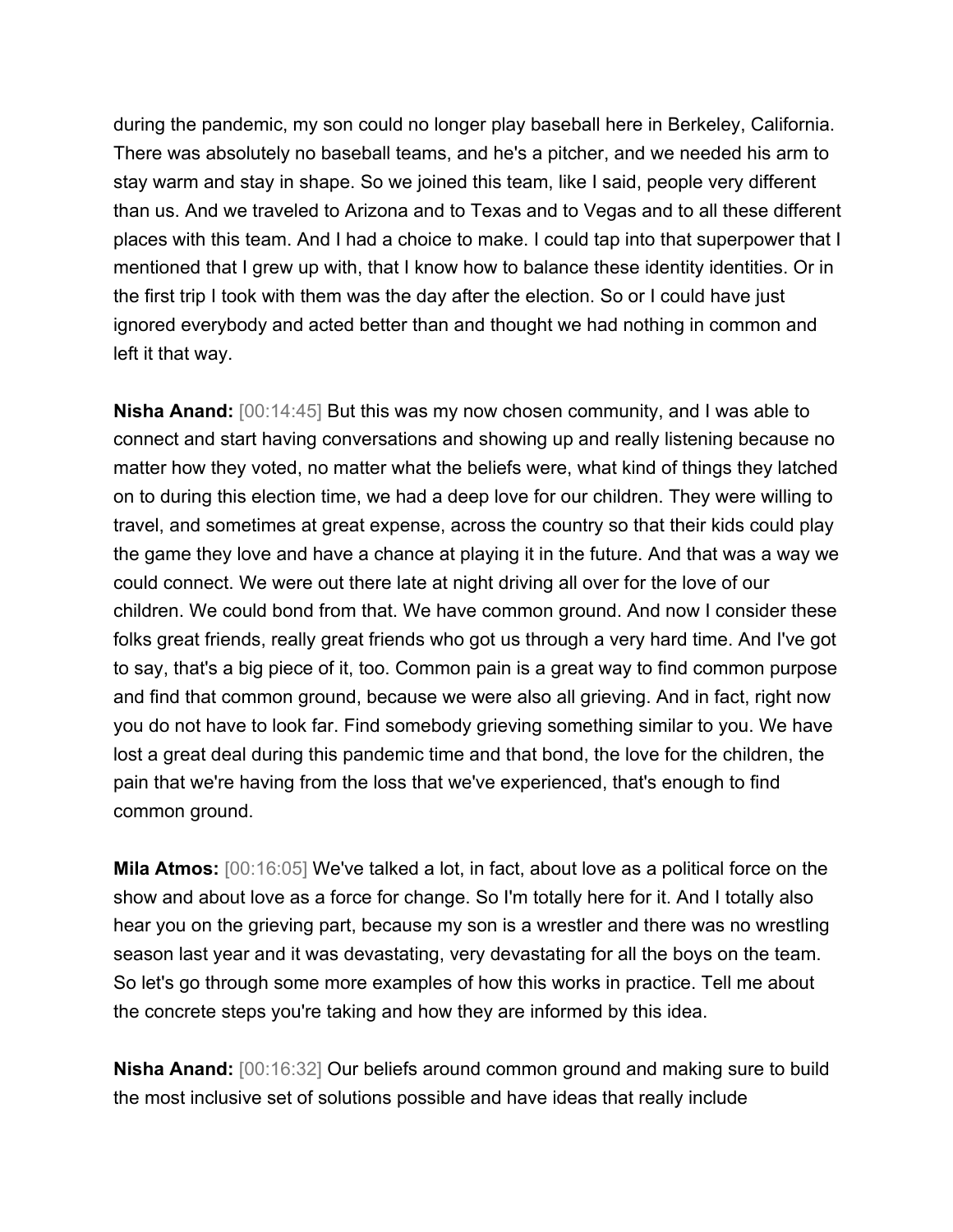everybody. We perfected that a few years before when we passed a piece of legislation called the First Step Act in the US Congress. It was a giant piece of criminal justice reform, one of the biggest pieces of legislation on that issue in generations. This was a big aha moment for me and this is where I think, yeah, on a small scale I can talk about talking with parents on a baseball team, that's one thing. But on a large scale, being able to pass a giant piece of legislation because you came to the table together because you could talk across difference, that's different. We started this bill during the Obama administration and we had to figure out how to pass it during the Trump administration, because one thing that we could not allow was we couldn't allow the people who were inside, the people who we know this reform is most important for. We couldn't stop fighting just because of who was in office or because it might have been a harder path or because the optics wouldn't look good if we passed it. So we kept going. And this bipartisan coalition we formed around criminal justice and what we discovered, it was actually nine years ago almost when I interviewed for this job with Van Jones at Dream Corps, and he told me, he said, we're going to pass bipartisan criminal justice reform.

**Nisha Anand:** [00:17:58] And I laughed at him because I thought that was an oxymoron. Part of my multiple identities, which maybe we'll get into a bit, I was also a bit of a hell raiser as a young kid. I got arrested for any cause that I found just, as part of a lot of different civil disobedience actions. And I was always very active on criminal justice reform. And I had remembered at a Republican National Convention in 2000, all of us getting arrested outside, fighting for criminal justice reform. And there wasn't a single Republican on the street with us. And that's what I told Van in that interview. I said, Hey, sounds like an oxymoron. I've never met a Republican who wants this. And he did the really nice thing that he does as a good mentor: He walked me through it. He might have said, All right, you need to grow up, but let me walk you through it or something like that. He's great at the tough love, but he said, Nisha, you and I come to this because of justice, because of fairness.

**Nisha Anand:** [00:18:53] Our value, our deep seated belief is that it's an unjust system that treats people of color, Black people, especially unfairly. It's been that way since the beginning. It's still having that impact. Now we have this feeling of justice. But on the right, if you look across the aisle, the conservative coalition, they're coming to it for different reasons. You have fiscal conservatives who want to see this change because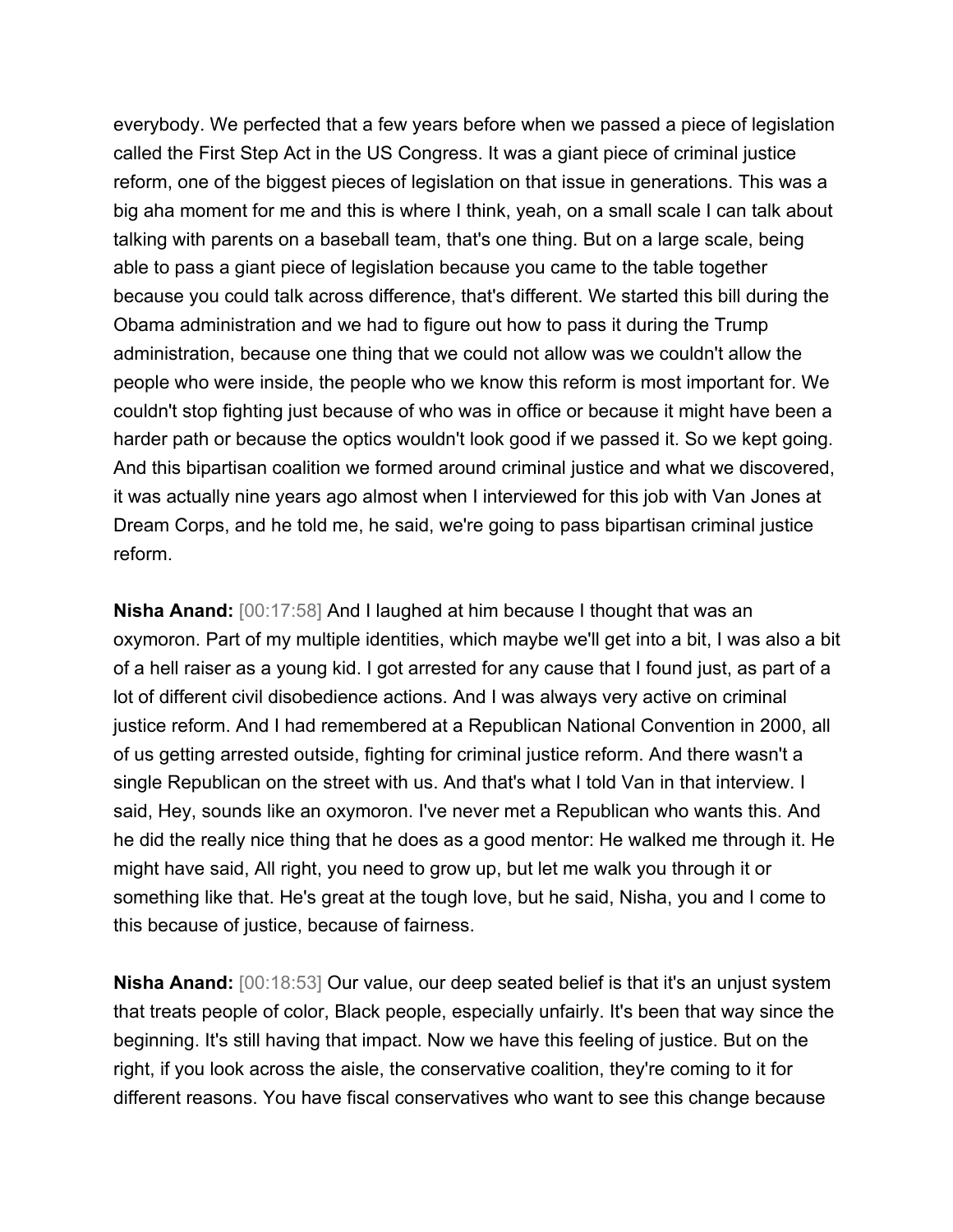it's a ton of taxpayer dollars at a system that's just eating up more and more money and not getting any good results. They don't want to keep raising taxes for it. You have libertarians who are already upset at the far reach of the state. They think we need smaller government and the drug laws are one of the worst examples of government overreach. They want to see a change. And you have the religious right who believes in second chances, who really has a strong value around redemption, and they're antideath penalty. They also want to see some changes in there. Those are three big parts of the Republican Party who want to come to the table, not for the same reasons as us, but they want to see something done. Surely we can work with that. And we actually could.

**Nisha Anand:** [00:20:04] During the Trump administration and a Republican controlled Congress, we had 87 votes in the Senate to pass this piece of legislation. And the amazing thing is, three years later, I can tell you every single hard thing we did was worth it. 20,000 people are home. But I believe that's exactly what's in front of us on so many issues, climate being the big one. And so we started just like we did with criminal justice reform, building a table of people who are coming to us for different reasons, having really hard conversations, really getting to know each other and why the why and understanding and listening. And we've slowly built a bipartisan coalition. You have farmers who are traditionally conservative, who understand the impacts of climate change. You have military officials who also have been traditionally conservative. But if you've been stationed anywhere in the world, you see the impacts of climate change. And so they're not coming for the same reasons, but absolutely coming because something needs to be done. And so that coalition I'm pretty proud of, I hope you'll see something like the First Step Act in the next year. I know that our Earth needs it and I do think that this methodology can be applied across a lot of different issues.

**Mila Atmos:** [00:21:23] We're going to take a quick break to thank our sponsors. And when we come back, I'll be asking Nisha about how to work to find common ground even when you think what the other person believes in, or stands for, is, well, nuts. That's after the break.

**Mila Atmos:** [00:21:40] Oh, that sound makes me smile. That's the sound of another sale on Shopify. Shopify believes in liberating commerce for all because entrepreneurship has the power to drive communities forward, and commerce can be a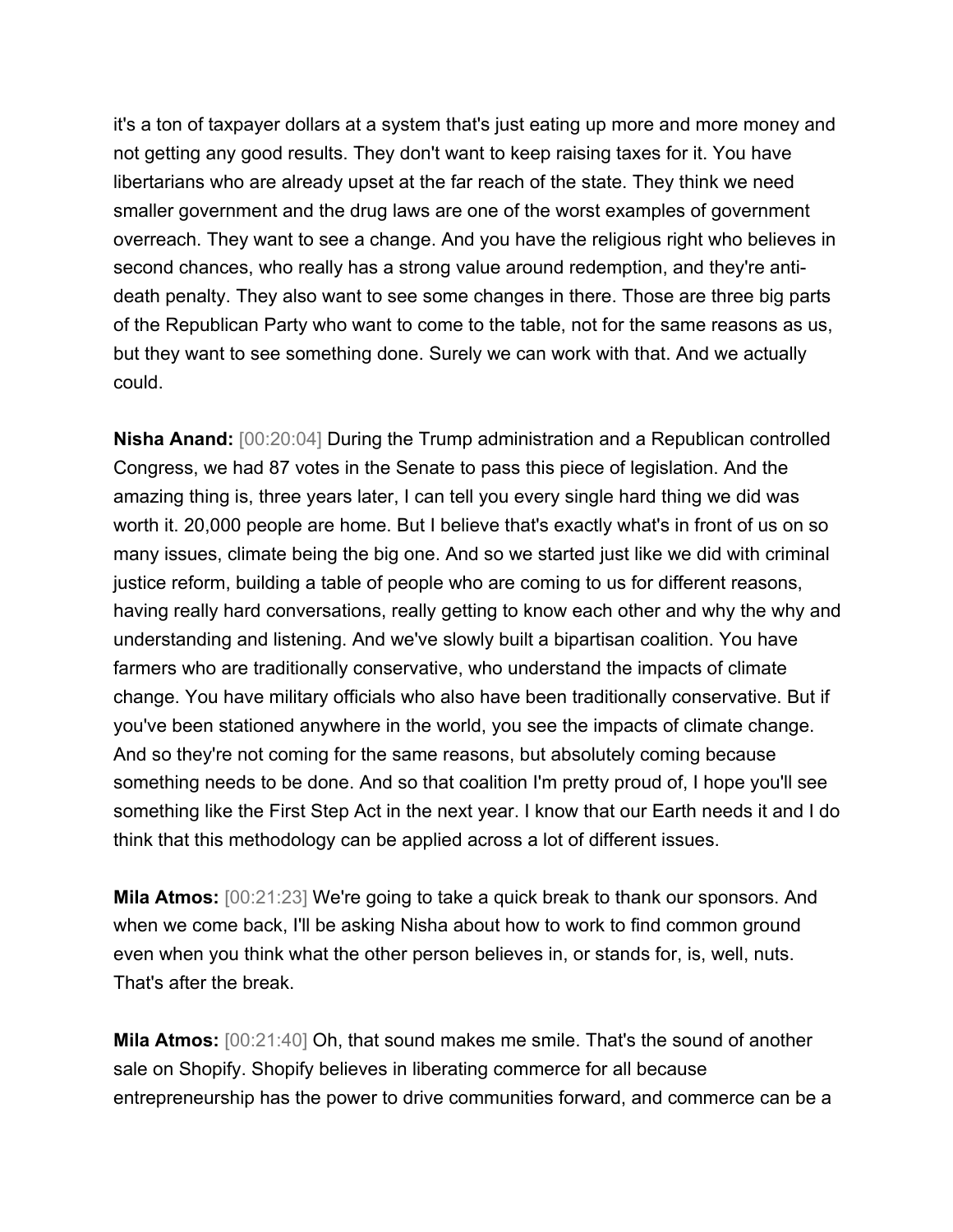force for good. Supercharge Your Knowledge, your sales, and your success. For a free 14 day trial, go to shopify.com/hopeful all lowercase. Making your idea real opens endless possibilities. Shopify is a platform designed for anyone to sell anywhere, giving you the resources once reserved for big business, customized for you with a great looking online store that brings your idea to life and tools to manage and drive sales. Shopify powers millions of entrepreneurs from first sale to full scale, and every 28 seconds, a small business owner makes their first sale on Shopify. Get started by building and customizing your online store with no coding or design experience. Access powerful tools to help you find customers, drive sales, and manage your day to day. Gain knowledge and confidence with resources to help you succeed. Plus, with 24/7 support, you're never alone. I love how Shopify makes it easy for anyone to successfully run your own business. More than a store Shopify grows with you. This is possibility powered by Shopify. Go to shopify.com/hopeful all lowercase, for a free 14 day trial and get full access to Shopify's entire suite of features. Start selling on Shopify today. Go to shopify.com/hopeful right now.

**Mila Atmos:** [00:23:22] Thanks also to the Jordan Harbinger Show, which features indepth interviews with some of the world's most fascinating people like Barbara Boxer and Charles Koch. In the spirit of finding common ground, it might be worth checking out that interview with Charles Koch, who tells Jordan that he believes in generating bottom up solutions through the empowerment of others and in collaborating with people from the other side of the political spectrum in order to solve the world's biggest problems. And Jordan also makes time to respond to listener questions about everything from conventional conundrums, like asking for a raise at work to doozies, like helping a family member escape a cult on his "Feedback Friday" episodes. And that's just the beginning. Whether Jordan is conducting an interview or giving advice to a listener, you'll find something useful that you can apply to your own life. Whether that's learning how to ask for advice the right way, or simply discovering a slight mindset tweak that changes how you see the world. Search for the Jordan Harbinger Show - that's Jordan H A R BINGE R in Apple Podcasts, Spotify, or wherever you're listening now.

**Mila Atmos:** [00:24:30] So tell me about how you overcome the discomfort of getting the work done, because sometimes you sit there and you know your values are so different and you come to the table, of course, for different reasons. But, you know,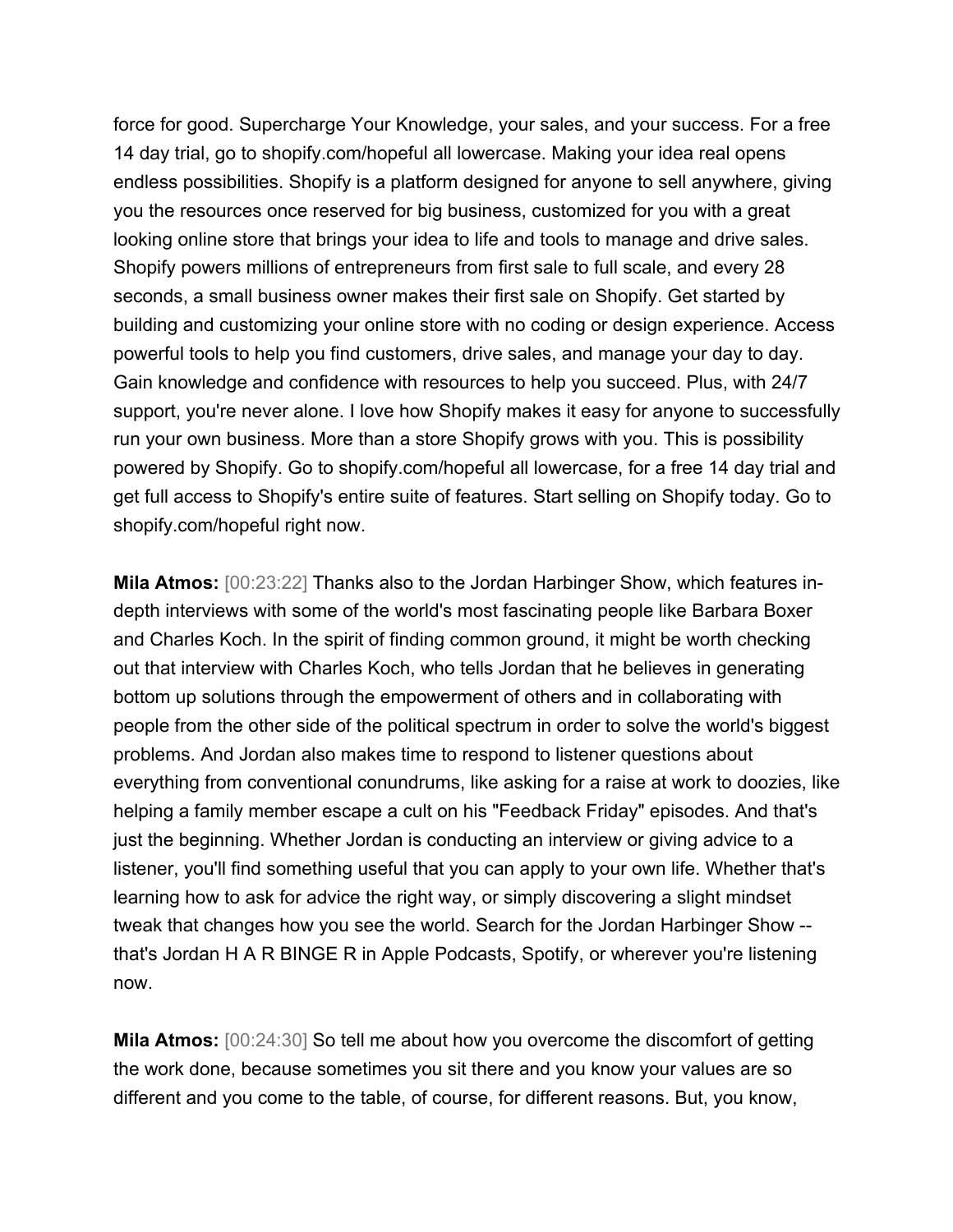when you're sitting there and you're like, Oh, that person believes this crazy thing or this, you know, thing I don't believe in. How do you actually sit down and look at them face to face and work?

**Nisha Anand:** [00:24:51] That's a great question. And I have to tell you that like anything, it's training. It's really training how to have these hard conversations. Like I said, we know how to do it. It's in us. We do it with our parents or, you know, that crazy uncle at Thanksgiving or whatever the issue is. We have these hard conversations so we know how to do it. But I think the most important thing first is remember who you are. Remember your values. I do not go into the room and ever be anything but myself, because that's another part of the question I get is like, isn't compromise ... Aren't you, you know, doing just what they want? Aren't they just like using their agenda? And I can confidently say no because I go into the room knowing exactly who I am and they know who I am. They can count on me to be me. I can give you an example that I bring into the room when we have these conversations around climate is my conservative partners can count on me to bring an equity lens and a justice lens. There are certain people at front line communities that for too long have been hurt first and worse from climate change. And they are often the last people to be included in climate solutions or get the benefits from innovation like electric cars and the electric grid and things like that. What you can count on me when I come in that room is I'm going to always see that equity lens and I'm going to be able to help figure out how to make sure that those things are consistent, that we make sure that people hurt first and worst are also the people who benefit from new climate policy.

**Nisha Anand:** [00:26:25] But I can count on the people across the aisle to bring issues that are in my blind spot, and I expect them to be authentically themselves. I don't usually think about individual liberties and personal rights and some personal autonomy and the need to build things in an individual way. I have to ask people on the other side to bring me that liberty sense. It's a blind spot of mine. I'm not thinking about it, but I know that if you don't address it, it's not going to be an easy way to get any change across. But I got to answer your question quite specifically. When that thought runs through my head of what do I do when I'm sitting across the table and someone says something that I think is bananas? If I really don't understand what someone's saying, I will say "I see it a little differently." That's my favorite phrase. I use it very sparingly, but when I really can't get through, I just say, Well, I see it a little differently. And that gives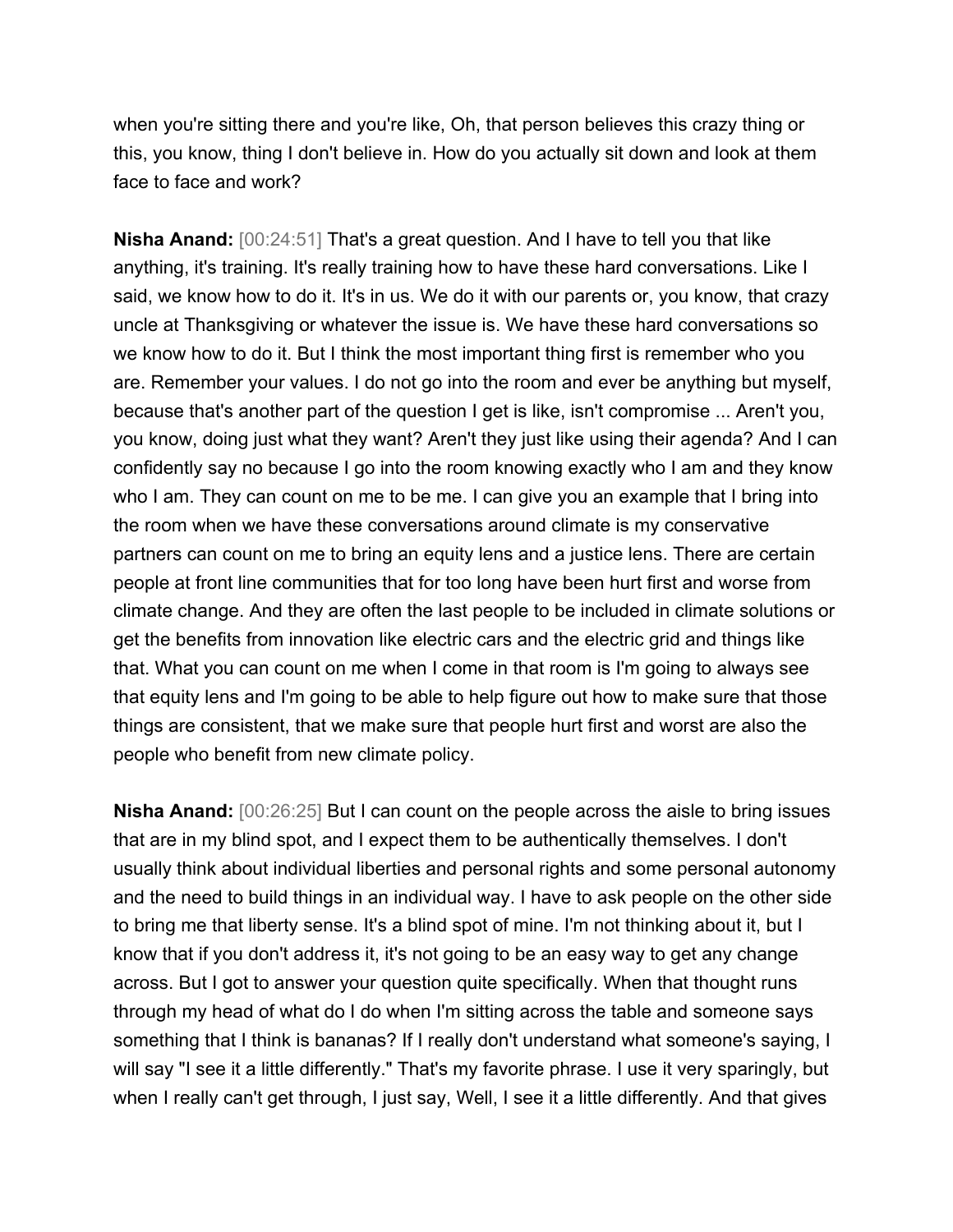me room to say how I see it and it doesn't have to be you're wrong and I'm right. Or even worse, like you're racist and I'm not. Which ends up happening in a lot of these conversations. Just I see it a little differently. It's an easy way to move the conversation on.

**Nisha Anand:** [00:27:40] But before you go to that. You have to ask yourself, have I listened enough? Have I been curious enough? And we get these tools. So if someone says something, my first thing to do is figure out why did I hear that correctly? What's behind it? We are all these results of all of our experiences has led us to be exactly who we are right now and who we are is interesting. I'm fascinated by humans, how we ended up being the way we are. And so that's the first thing is to be fascinated, to get curious, why do you think that? What could have been in your life that brought this to that? What experience do I not understand? And that's where I think that love piece comes in, because often there is an experience there that you can relate to, that you can see a humanity across to you, that even if you don't agree with their way of thinking, you can understand how they got there. And I really, really want people to understand me, too. So there is kind of that selfish motivation too. If I can listen deeply, if I can truly understand somebody, if I can truly help see why they get that way, and if I can explain that to my counterparts on the left, too, on their behalf. That's huge. It helps bridge those divides, but also they can see me. And really it's one of the things we all want is to be able to be seen and be understood.

**Mila Atmos:** [00:29:04] Now that you've been doing it for nine years, what have you learned about yourself in doing this work of building common ground?

**Nisha Anand:** [00:29:11] Well, I've learned a lot about my ability to find common ground and to think about love and to think about pain and grief and unique ways. Those are such common experiences that we can find each other through. But I think the other thing that I want to say I've learned about myself is I like to win. I like to win. I have been on a mission my entire life to find a more free and just world. I do believe there's nothing more urgent than freedom. And for that, I will work with anybody who shares those goals, and I think that's okay. A lot of people think, Oh, you just like compromise. That's what common ground is. It's not. I want to win. And so I'm going to take my values to the table. I'm going to do everything I possibly can and I'm going to win. So some days I'll tell you, it's more about philosophy, that I think it's philosophically important to have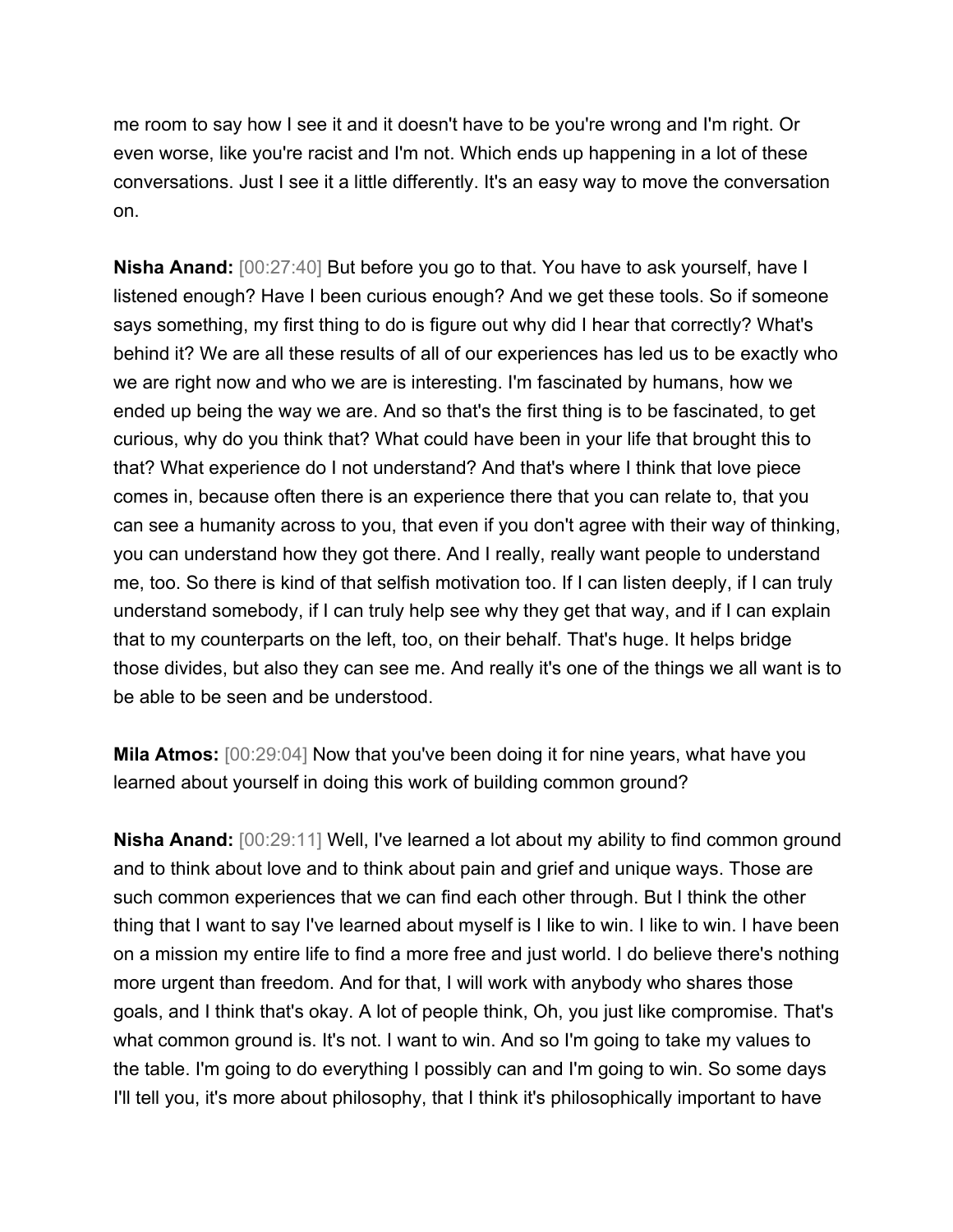an inclusive table. And I 100% agree with it. And I think, you know, we talked about it a little bit. Some days you're going to get me in the strategic mood. I think it's a perfect strategy for winning. I think it's the only way to win. And I've learned that those things, you know, it's okay if one's more dominant than the other, but then being in balance. To me, it's not just the way that I work at Dream Corps. I think it's the way we need to learn how to work. All of us in all of our organizations and all of our issues. I think companies need to have that balance to you, that holding your values and holding your strategy together is the right combination for success.

**Mila Atmos:** [00:30:52] Yeah, I think that's right. So what has surprised you about the people across the ideological divide? What have you learned from them?

**Nisha Anand:** [00:31:00] I've learned a lot about our own hypocrisy. And I guess this is my moment to talk a little bit about what I find we all need to work on. And I can only criticize myself and my community and the folks I'm from. Of course, you know, on bad days you will find me being a little bit critical about other people as well. But one of the things that I found out was I keep getting this charge of "you're on the coast, you're an east west coast, you're a coastal elite. You guys think you're so smart and better than everyone else." That's kind of one of the images that's sent back. It's either that you guys are so snooty and think you're better than everyone or something about, you know, we're all like socialist or communist or, you know, we're taking away everyone's rights. Those are the assumptions that usually get thrown on us. And, you know, I have to recognize we have our own assumptions too, our own stories we tell ourselves about the other side. That was so important for me to understand, that the myths I've made up about the other side, they have the same ones. I've learned that some of it is based in reality and we've got to own which parts are and really try to heal those parts of ourselves.

**Nisha Anand:** [00:32:20] Doing that is all we can do. And so I want to show up as a better ally. I want to show up as a better person that's on the left, that's liberal or has progressive values. And I want folks on the other side to do the same thing. And one of my big revelations was, was this little idea about. Why do people vote against their own self interests? It's something that we say a lot here. But, oh, you know, the folks, you know, out there in the middle of country, they don't want to raise taxes. Don't they know raising taxes, you know, would help them, or voting for this bill, it would help raise the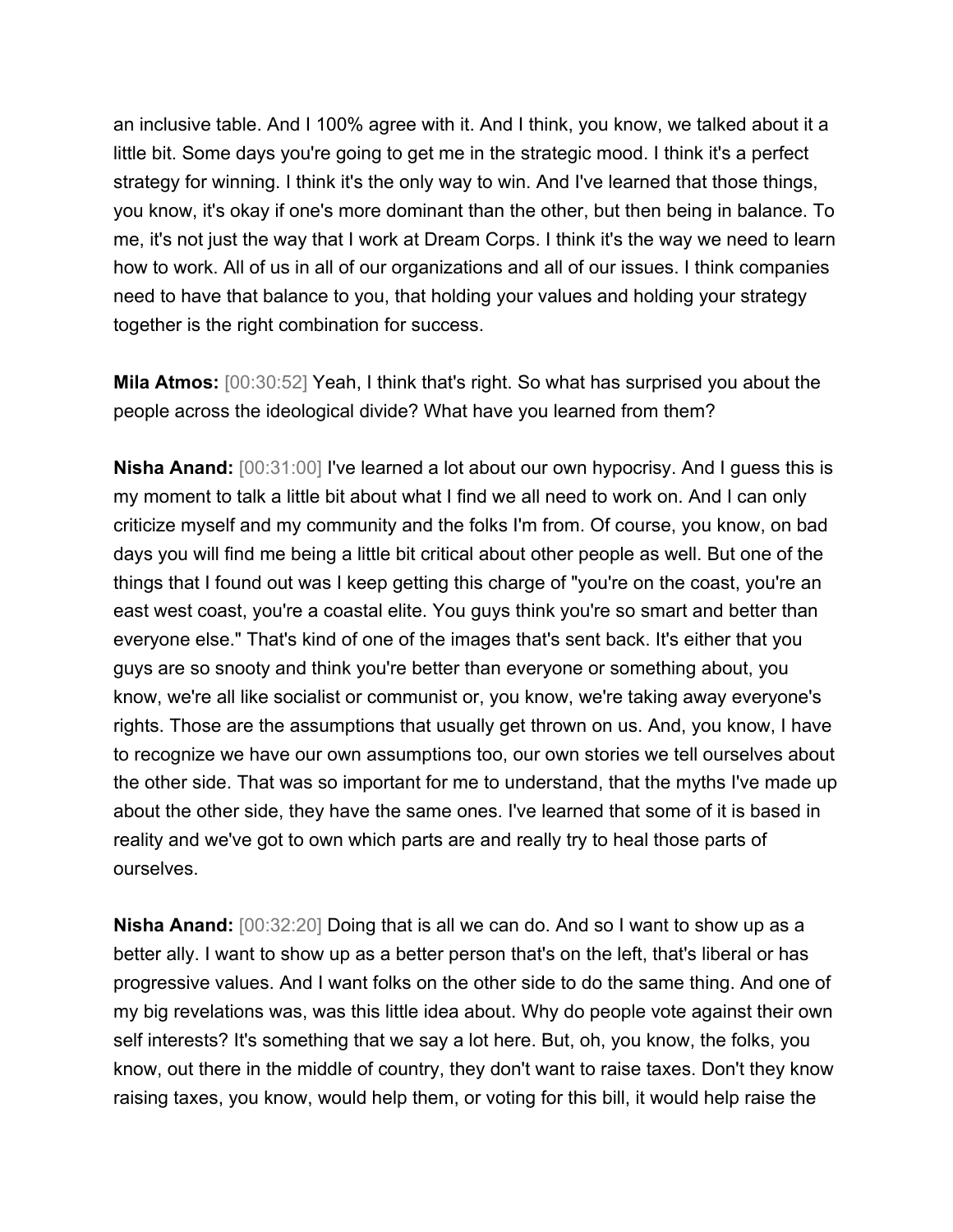minimum wage, for instance. Why are they voting against that? And then I realized if you look back at us, we are also voting against our own self interest. We vote to tax ourselves a lot that would be seen as against our own self interest. If we were actually self interested, we wouldn't do that. And so there's just these little things that have been really helpful to hold a mirror up and to ask myself, like, what is true about the way that someone sees us and really look at that and work on that because, you know, it's based a little bit in reality.

**Mila Atmos:** [00:33:28] I totally hear that. I have been saying for some time that, you know, we are not going to convert other people to what we believe. But I do think the work that you're doing and at least, you know, talking about the different perspectives and coming together and the things that you can agree on and keep pushing and making a dent a little bit by a little bit is going to be our best bet. I don't think we will have radical overnight change on anything truly, because we cannot convert other people and they cannot convert us, either. We're not going to change our beliefs because somebody tells us that we should. I mean, when you think about it for a few minutes, then you realize that it's it's not going to happen.

**Nisha Anand:** [00:34:05] Absolutely. It reminds me of this colonial mentality almost was there was this idea that colonialists who went all over the world, oh, if only the savages had our religion, then things would change. You know, these folks need to be subjugated, enslaved, like the Colonial Project was so wrong because of this idea that they were less than and that was possible. And I think sometimes I can hear that echoed in my own thoughts and in some of my colleagues thoughts like if only they read what we read, if only they knew these facts, they would think like me. It's just not true. We have to really understand and respect and try to love those things that make us different. That diversity, because it is a key value of mine as a progressive, I have to really respect that diversity around the country as well and not think I know better or I should convert. And I think that's a really important point because when I go back and look at if I look at the root cause of some of the division and violence and hatred, I have to look back at dehumanization. I have to think about what has happened. The most violent atrocities in our history and world history have been because of this kind of mentality of dehumanizing, that once you make somebody the other, once you decide that they are less than you can do horrible, evil things.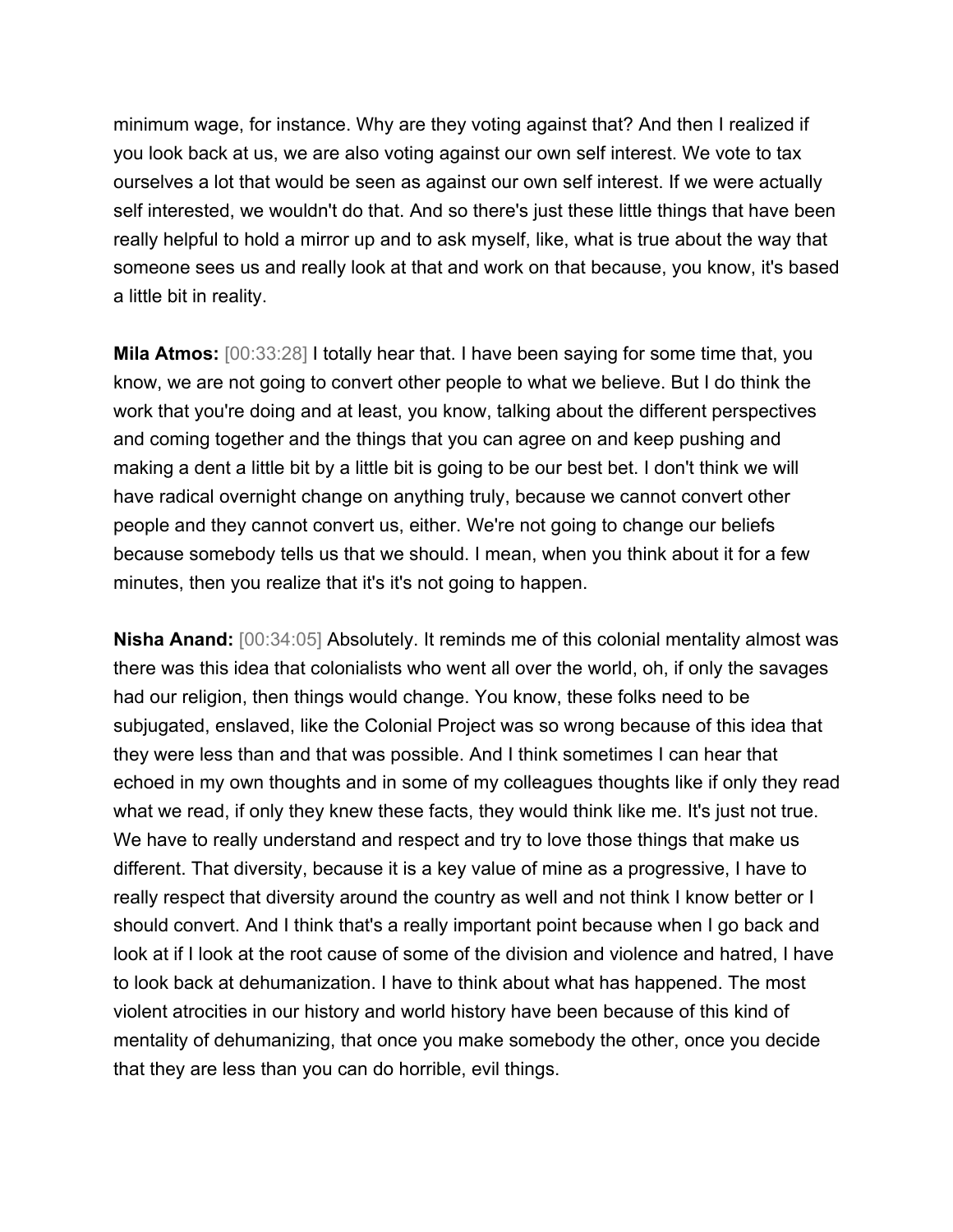**Nisha Anand:** [00:35:35] And the good news is we know how to counter that dehumanization, that when you have a conversation across difference when you're really willing to listen. And like you said, when you're really not trying to convert and change, but instead understand and respect and love, that dehumanization isn't possible. You will stand up for your neighbor. Like the origin story that I shared about myself at the beginning with the Muslim family and the Hindu family. We've seen it time and time again that when you have that human connection, you can do heroic things. And right now, we don't need to do heroic things. I mean, yes, some some of us need to do heroic things, but we just need to get over the fact that our friend said something we didn't like on Twitter. So I know we can do it. And it starts with that reaching out and really making that connection and stopping dehumanization before it starts and remembering that we have a lot more in common.

**Mila Atmos:** [00:36:35] Yes, that's right. So for an everyday person, what are two things that we could be doing to build bridges and to widen our circle and to, you know, include these diverse and divergent voices.

**Nisha Anand:** [00:36:48] Well, I'm sure that as we were talking throughout this conversation, probably a picture for your listeners has come in to your head. Well, this is all well and good. You know, nice to talk to her baseball team. And, you know, she was able to pass a piece of legislation, but she has not met "insert formidable opponent here" or you know, it could be that one parent at school or it could be, you know, a relative that always wants to debate you. It could be any of those things. But I'm sure pictures come into your mind of somebody in your life that you have a connection to, who you avoid talking to at all costs about anything real. I would challenge you first to do that, to talk to one of those folks who, you know, there is a great divide and to find that common pain. Or that shared love. And if you want to just start with a difference like, hey, you know, I know that you showed up last night at the school board meeting and we're totally anti mask and I really I want you to know I'm not trying to convert you at all in this conversation. I just really want to understand because I think there's something about your experience that my side does not understand. So if you wouldn't mind. Look, we're close. I would love for you to walk me through, and I want you to know I'm not judging and I'm not trying to change your mind. I really want to understand. Just that. That's a very easy conversation to start and most people will want to engage,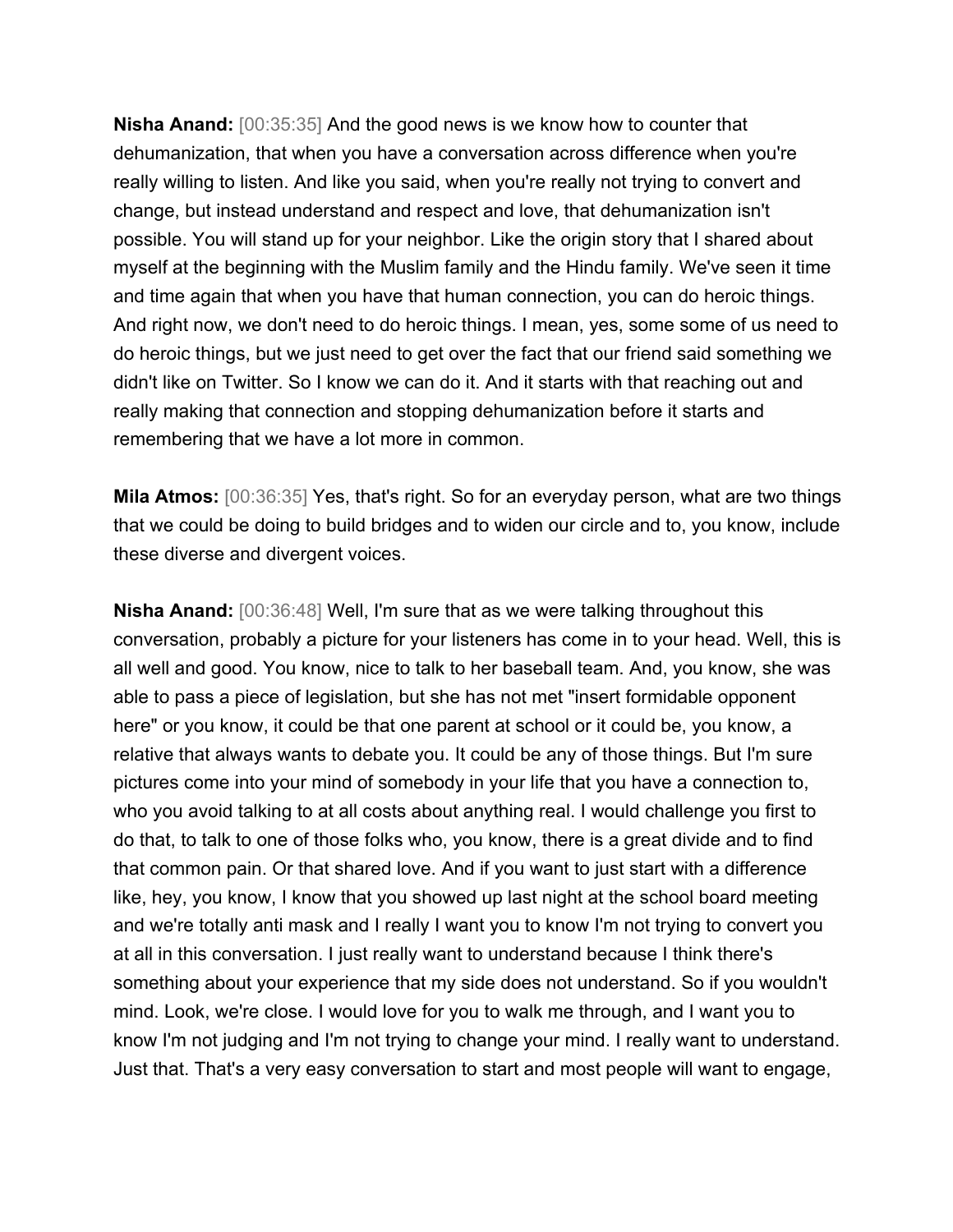but you have to hold up your end of the bargain and not judge and not try to convert and really just stay curious and try to understand. One conversation changes a lot.

**Mila Atmos:** [00:38:31] Good advice.

**Nisha Anand:** [00:38:32] So I would start there.

**Mila Atmos:** [00:38:34] Right. So what's next? What's next for a Dream Corps?

**Nisha Anand:** [00:38:37] Well, I mentioned that we are trying to build a common ground agenda on climate. So we've done listening tours throughout the country and different places. And if you want to get involved with that, there's a lot of local and state work you can find on our website. And we also have the largest network. It's called the Empathy Network, which I think you would be into. Our Empathy Network is the largest group, it's a bipartisan and diverse group of formerly incarcerated and directly impacted by the criminal justice system leaders. And our Empathy Network supports each other and local causes, but they also support each other in telling the stories and doing that work of humanizing the issue. Because I believe hearts and minds are changed by that, by the humanization piece of it. And so if you're interested in talking about your story and you want to get involved, definitely the Empathy Network is great. But honestly, Dream Corps, what we want to be is a home for change makers who want to change the world in this other way. You're done with the divisiveness. You are searching for a different way to solve problems. And I think together we can solve a whole lot of problems. So find us for for that ,for that hope. I told you, I think hope is missing. The yearning for unity is there, but the hope is missing. I hope that what Dream Corps can do is try to bring some of that back.

**Mila Atmos:** [00:40:01] Yeah, well, you have a lot of things there on your docket to do. It's very ambitious. I'm into it. So as we're closing out here, looking into the future, what makes you hopeful?

**Nisha Anand:** [00:40:12] Well, I think you probably already have the idea that I'm an optimist. I happily take that label. I know I am an optimist. I always have been. But the reason I'm an optimist is because of my determination. I fully believe we create the future, that the future is not set in stone. We get to create it. And I have seen enough